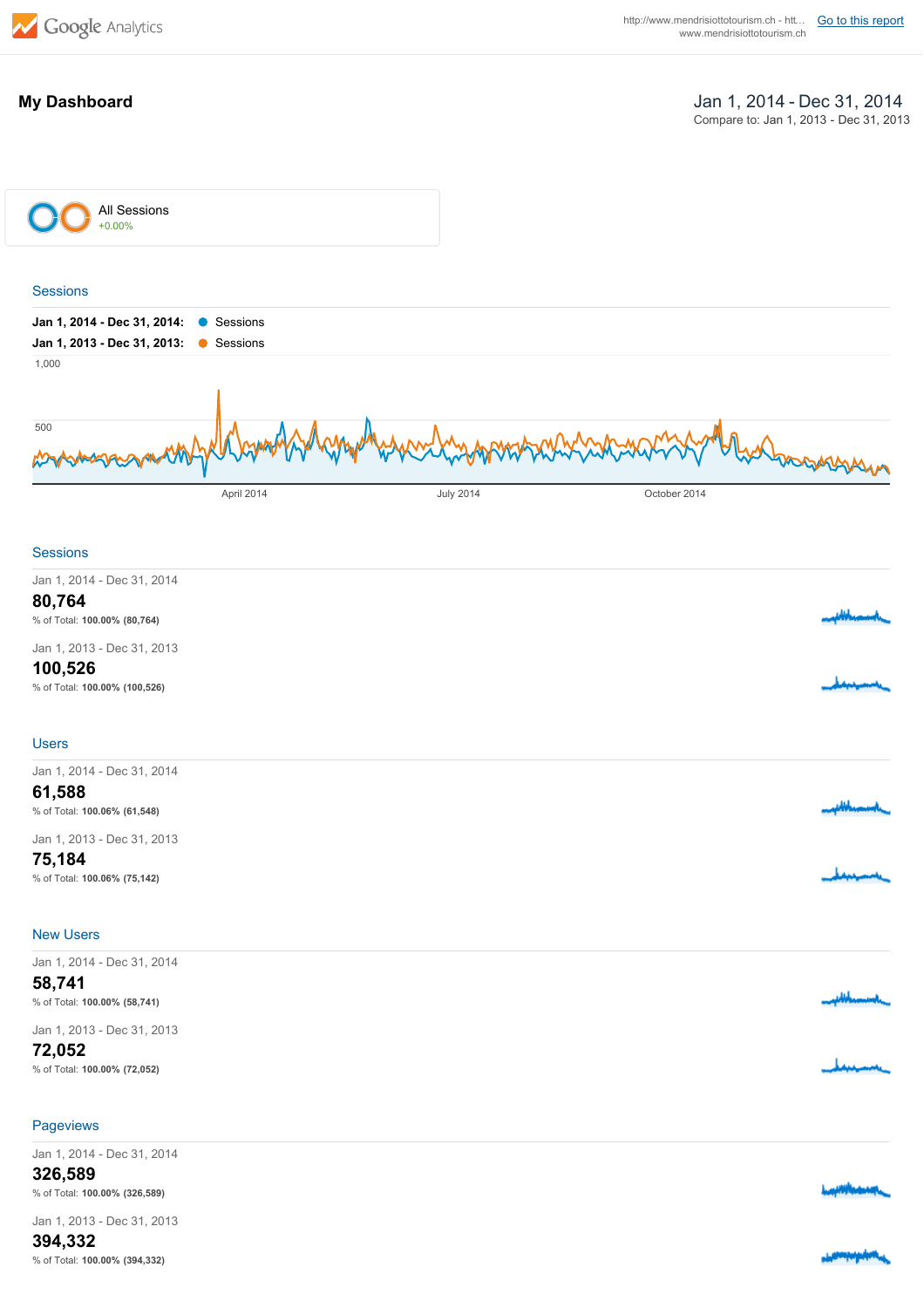## Pages / Session

| Jan 1, 2014 - Dec 31, 2014         |  |
|------------------------------------|--|
| 4.04                               |  |
| Avg for View: 4.04 (0.00%)         |  |
| Jan 1, 2013 - Dec 31, 2013<br>3.92 |  |
| Avg for View: 3.92 (0.00%)         |  |
|                                    |  |
| <b>Avg. Session Duration</b>       |  |
| Jan 1, 2014 - Dec 31, 2014         |  |
| 00:02:33                           |  |
| Avg for View: 00:02:33 (0.00%)     |  |
| Jan 1, 2013 - Dec 31, 2013         |  |
| 00:02:26                           |  |
| Avg for View: 00:02:26 (0.00%)     |  |
| % New Sessions                     |  |
| Jan 1, 2014 - Dec 31, 2014         |  |
| 72.73%                             |  |
| Avg for View: 72.73% (0.00%)       |  |
| Jan 1, 2013 - Dec 31, 2013         |  |
| 71.67%                             |  |
| Avg for View: 71.67% (0.00%)       |  |
| <b>Bounce Rate</b>                 |  |
| Jan 1, 2014 - Dec 31, 2014         |  |
| 53.19%                             |  |
| Avg for View: 53.19% (0.00%)       |  |
| Jan 1, 2013 - Dec 31, 2013         |  |
| 58.78%                             |  |

Avg for View: **58.78% (0.00%)**

dannaa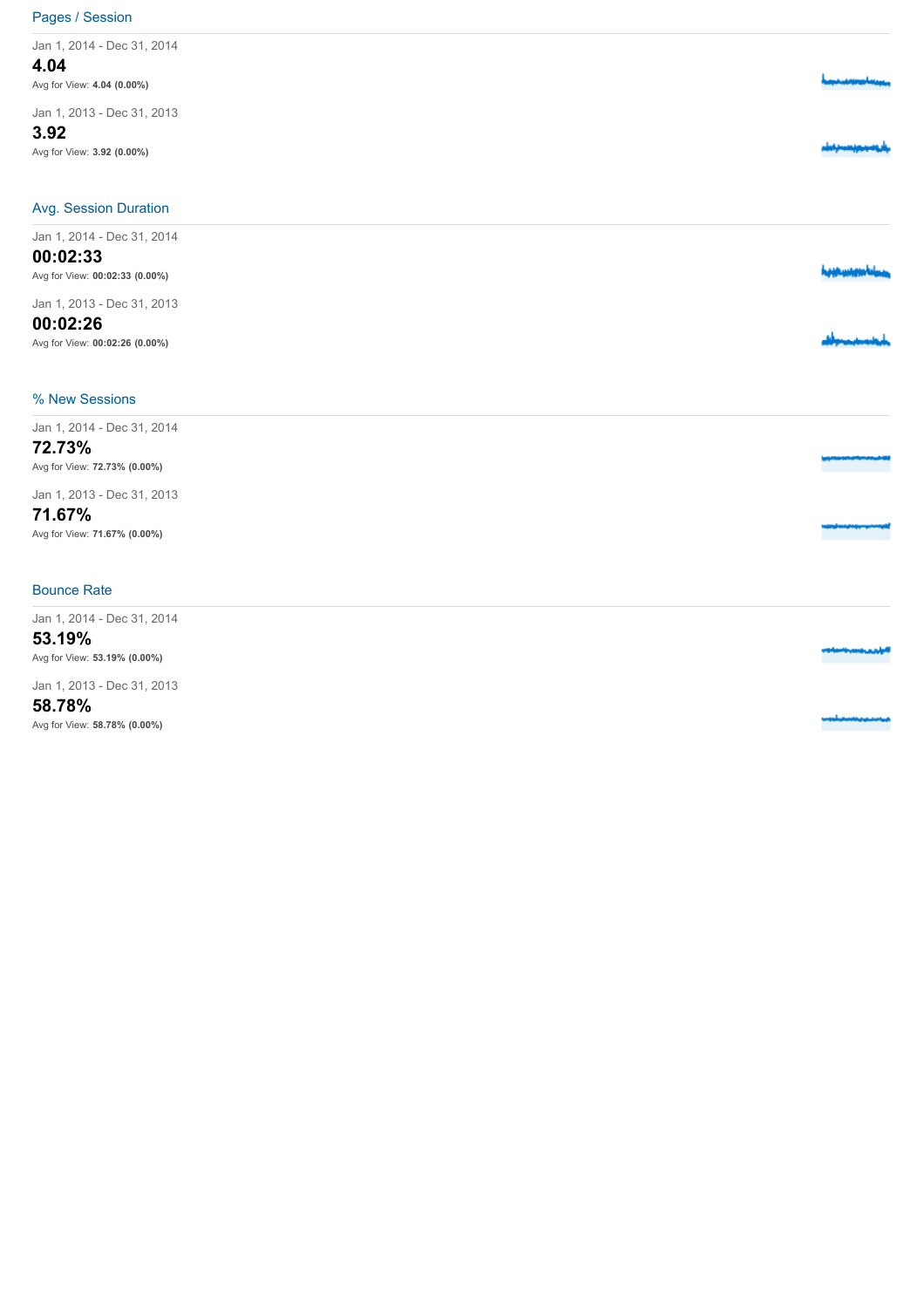

**Audience Overview**

**6.63% 16.21%**

# Jan 1, 2014 Dec 31, 2014

Compare to: Jan 1, 2013 - Dec 31, 2013